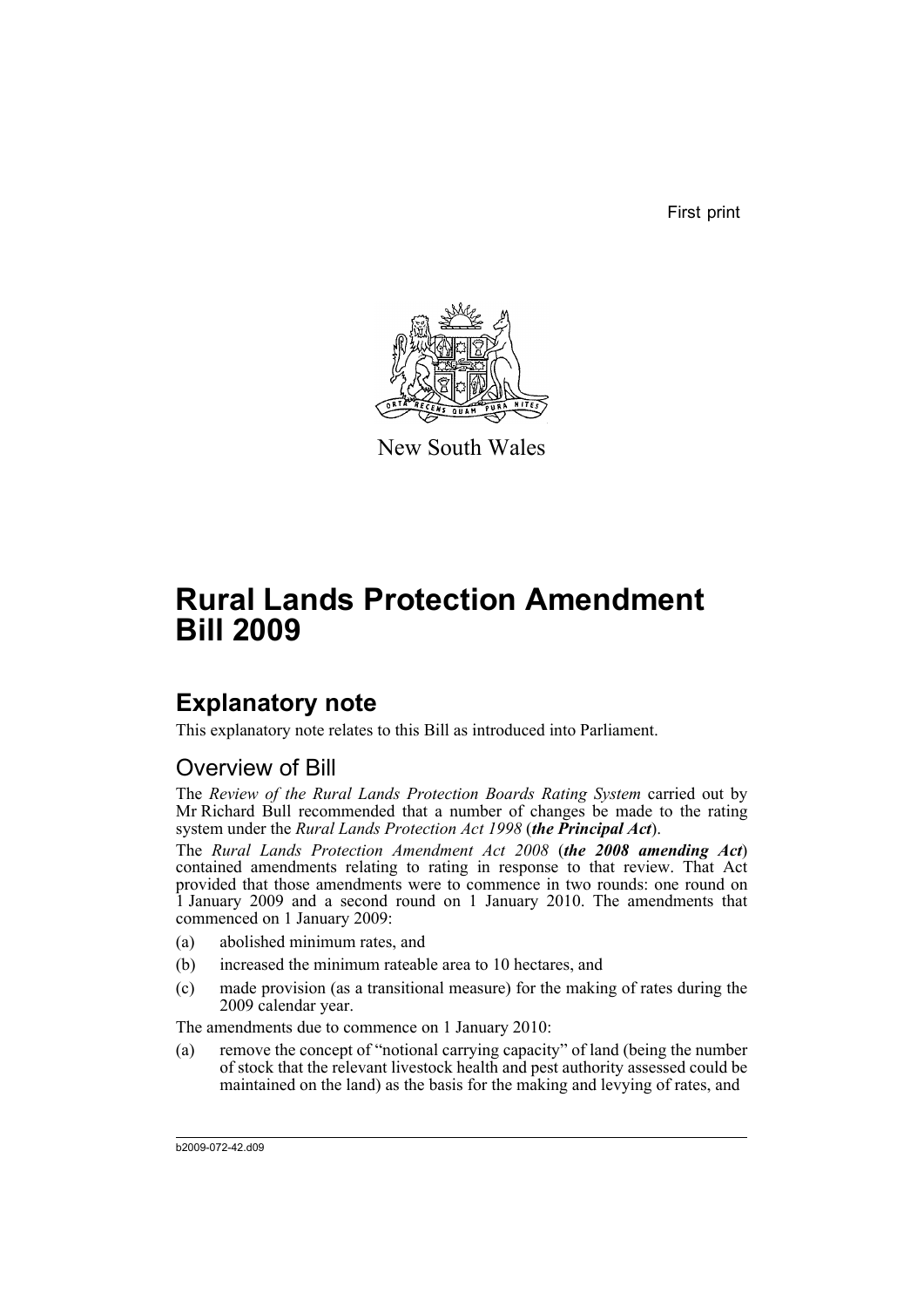Explanatory note

- (b) provide that rates may consist of a base amount and an amount calculated on a per hectare basis, and
- (c) provide that livestock health and pest authorities may, in accordance with any regulations under the Principal Act or any guidelines given by the State Management Council of Livestock Health and Pest Authorities (*the State Council*), if any, divide their districts into zones and make and levy different rates for different zones, and
- (d) make amendments to the *Agricultural Livestock (Disease Control Funding) Act 1998* and the *Meat Industry Act 1978* consequent on the abolition of the concept of notional carrying capacity of land.

The objects of this Bill are as follows:

- (a) to amend the Principal Act to provide that a rate made by a livestock health and pest authority does not have effect until it is approved by the Minister administering the Act (currently the Minister for Primary Industries) (*the Minister*),
- (b) to amend the 2008 amending Act to postpone the commencement of the amendments that were due to commence on 1 January 2010 to a date to be proclaimed,
- (c) to amend the Principal Act to make provision (as a transitional measure) for the making of rates until the commencement of the postponed provisions,
- (d) to make other amendments to the Principal Act of a savings or transitional nature.

### Outline of provisions

**Clause 1** sets out the name (also called the short title) of the proposed Act.

**Clause 2** provides for the commencement of the proposed Act on the date of assent to the proposed Act.

### **Schedule 1 Amendment of rural lands protection legislation**

#### **Schedule 1.1 Rural Lands Protection Act 1998 No 143**

**Schedule 1.1 [1]** inserts proposed section 62 (3A) into the Principal Act to provide that a rate does not have effect until it is approved by the Minister. **Schedule 1.1 [3]** inserts proposed clause 48 into Schedule 7 (Savings and transitional provisions) to the Principal Act to provide that proposed section  $62(3)$  applies only to a rate made after the commencement of that proposed subsection.

**Schedule 1.1 [3]** also inserts proposed clause 49 into Schedule 7 (Savings and transitional provisions) to the Principal Act. Proposed clause 49 (which is to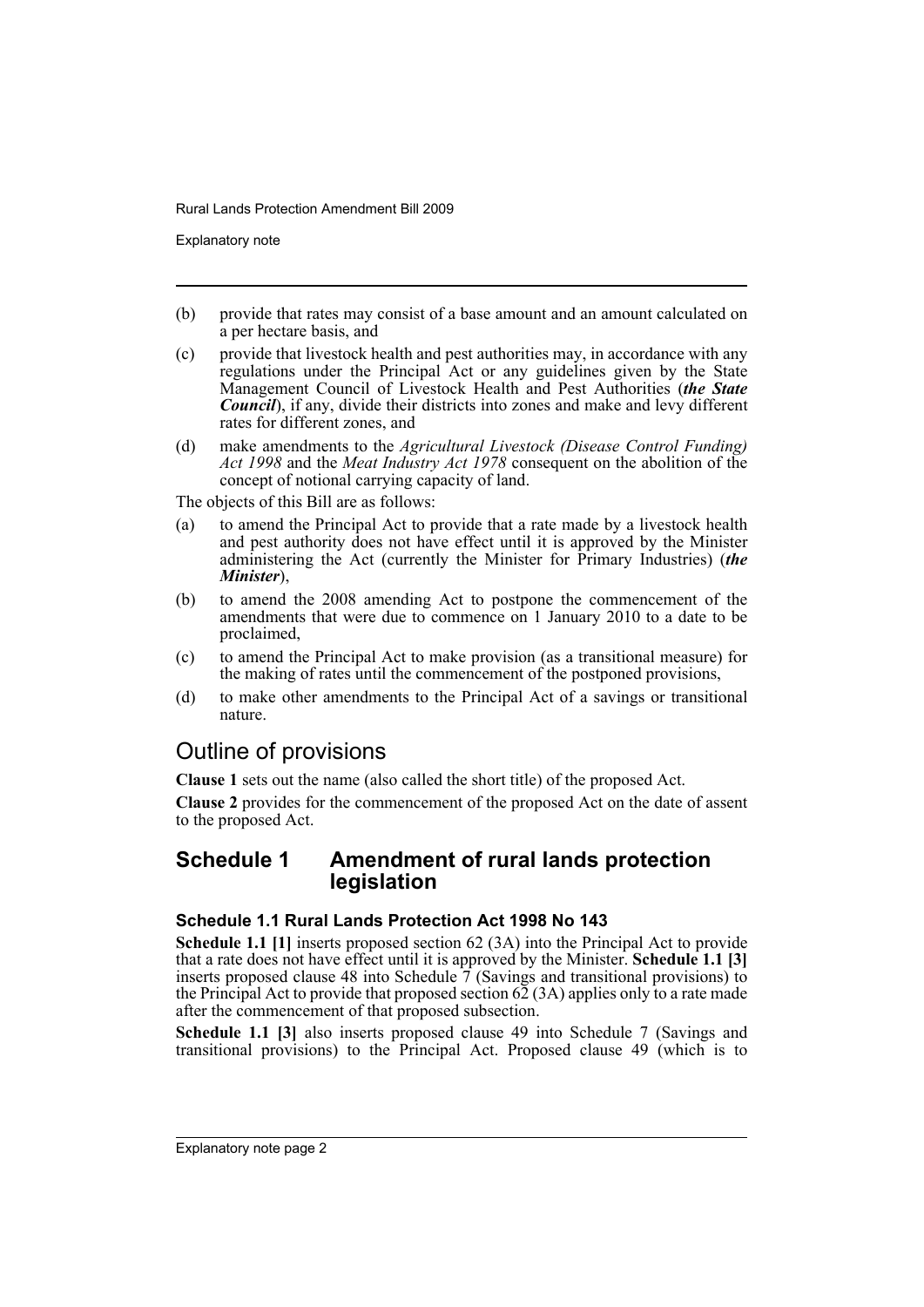Explanatory note

commence on 1 January 2010 and cease to have effect on the commencement of the postponed provisions):

- (a) continues in force certain transitional provisions that applied to rating in the 2009 calendar year (see clause 44 of Schedule 7 (Savings and transitional provisions) to the Principal Act), and
- (b) brings into effect the proposed power of a livestock health and pest authority to divide its district into zones and make and levy different rates for different zones (see proposed section 62 (6) in Schedule 4 [4] to the 2008 amending Act).

More specifically, proposed clause 49 provides that:

- (a) a rate may consist of a base amount and an amount payable for each stock unit based on the total notional carrying capacity of rateable land in the district, and
- (b) a livestock health and pest authority may, in accordance with the regulations under the Principal Act, if any, do either or both of the following:
	- (i) divide its district into zones and make and levy different rates for different zones,
	- (ii) make and levy different rates for the different constituent parts of its district (being the divisions of districts and parts of divisions of districts that have been amalgamated to constitute the district).

**Schedule 1.1 [2]** amends Schedule 7 (Savings and transitional provisions) to the Principal Act to enable regulations of a savings or transitional nature consequent on the enactment of the proposed Act to be made.

#### **Schedule 1.2 Rural Lands Protection Amendment Act 2008 No 112**

Schedule 1.2 amends section 2 of the 2008 amending Act to provide that Schedule 4 [1], [2] and  $[4]$ – $[8]$  and Schedule 6.1 [1], [4],  $[5]$  and  $[7]$  and Schedule 6.19 [1] and  $\left[\frac{2}{2}\right]$  to that Act (being amendments relating to rating) are to commence on a day or days to be appointed by proclamation rather than 1 January 2010.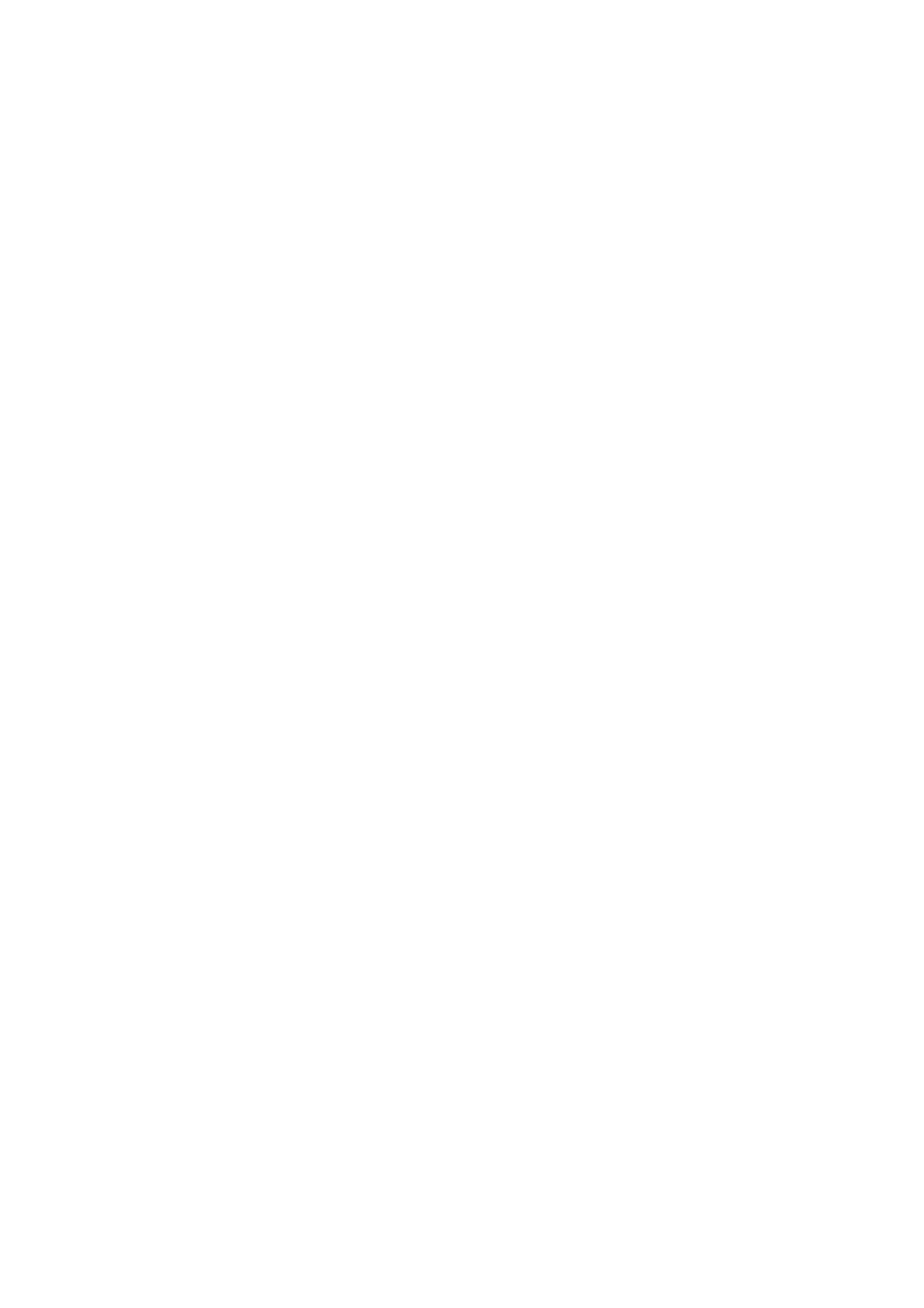First print



New South Wales

# **Rural Lands Protection Amendment Bill 2009**

## **Contents**

|            |                                                 | Page |
|------------|-------------------------------------------------|------|
|            | Name of Act                                     |      |
|            | 2 Commencement                                  |      |
| Schedule 1 | Amendment of rural lands protection legislation |      |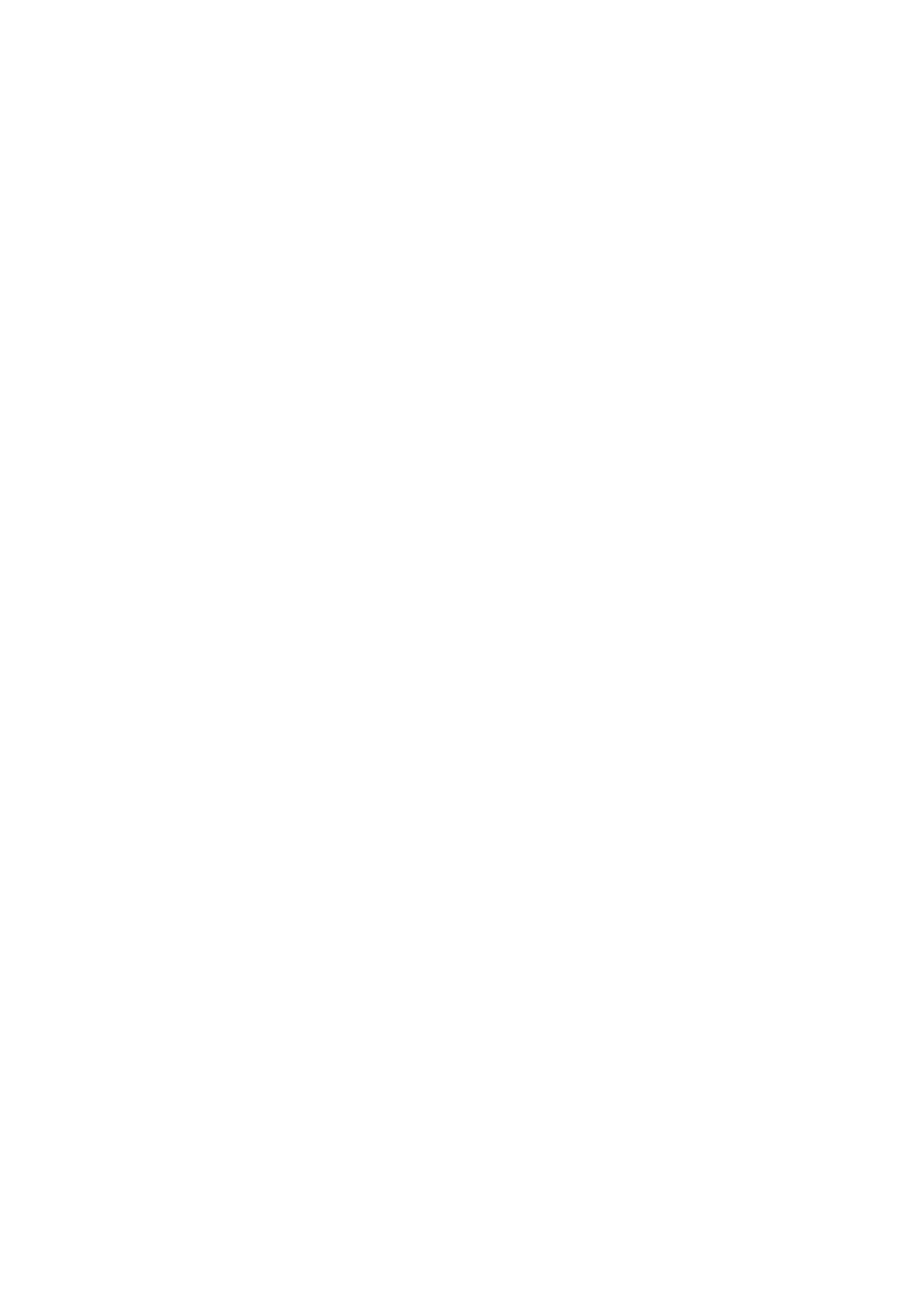

New South Wales

# **Rural Lands Protection Amendment Bill 2009**

No , 2009

### **A Bill for**

An Act to amend the *Rural Lands Protection Act 1998* and the *Rural Lands Protection Amendment Act 2008* to make further provision with respect to rates; and for other purposes.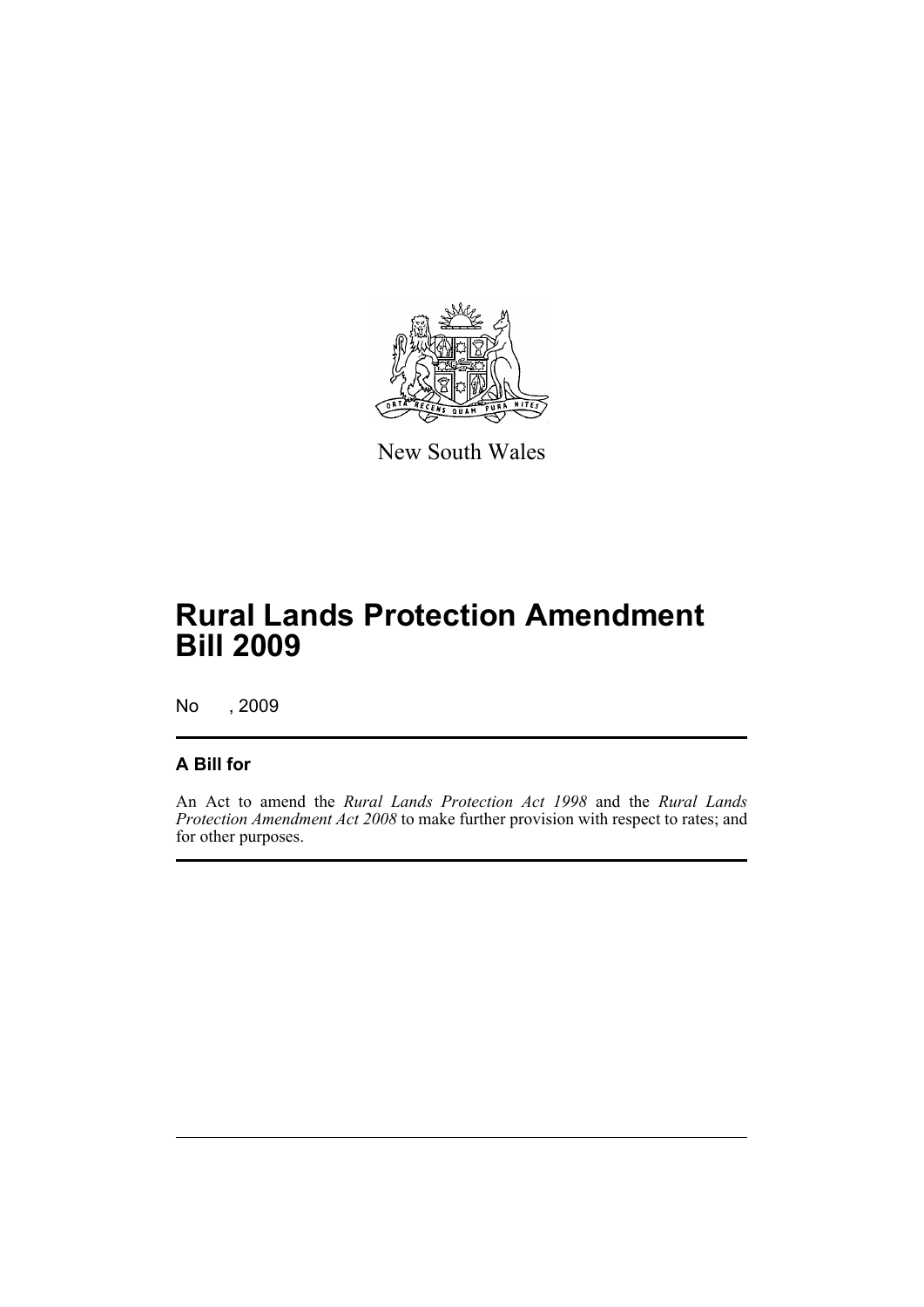<span id="page-7-1"></span><span id="page-7-0"></span>

|   | The Legislature of New South Wales enacts:                 |               |
|---|------------------------------------------------------------|---------------|
| 1 | Name of Act                                                | $\mathcal{P}$ |
|   | This Act is the Rural Lands Protection Amendment Act 2009. | 3             |
|   | Commencement                                               |               |
|   | This Act commences on the date of assent to this Act.      | 5             |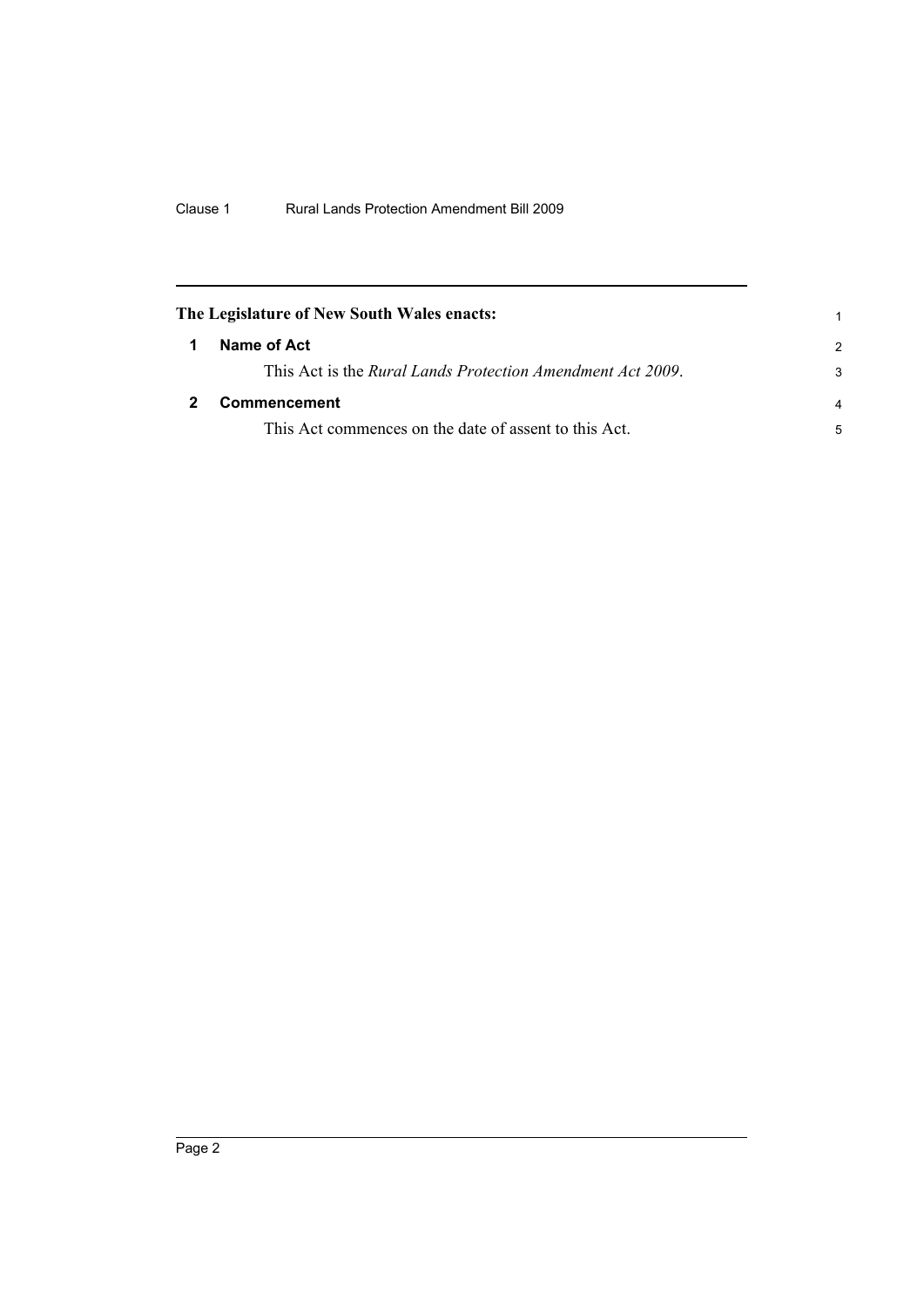<span id="page-8-0"></span>

| <b>Schedule 1</b> |                                                          |                                                                                                                                                                                                                                |            | <b>Amendment of rural lands protection</b><br>legislation                                                                                                                                                                                    | $\mathbf{1}$<br>$\overline{2}$ |  |
|-------------------|----------------------------------------------------------|--------------------------------------------------------------------------------------------------------------------------------------------------------------------------------------------------------------------------------|------------|----------------------------------------------------------------------------------------------------------------------------------------------------------------------------------------------------------------------------------------------|--------------------------------|--|
| 1.1               |                                                          |                                                                                                                                                                                                                                |            | <b>Rural Lands Protection Act 1998 No 143</b>                                                                                                                                                                                                | 3                              |  |
| [1]               |                                                          | Section 62 When are rates to be made and levied?<br>Insert after section $62(3)$ :                                                                                                                                             |            | 4<br>5<br>6                                                                                                                                                                                                                                  |                                |  |
| [2]               |                                                          | A rate does not have effect until it is approved by the Minister.<br>(3A)<br><b>Schedule 7 Savings and transitional provisions</b><br>Insert at the end of clause $1(1)$ :<br><b>Rural Lands Protection Amendment Act 2009</b> |            |                                                                                                                                                                                                                                              |                                |  |
| $[3]$             | Schedule 7, Part 7<br>Insert at the end of the Schedule: |                                                                                                                                                                                                                                |            |                                                                                                                                                                                                                                              | 10<br>11                       |  |
|                   | Part 7                                                   |                                                                                                                                                                                                                                | 2009       | Provisions consequent on enactment of<br><b>Rural Lands Protection Amendment Act</b>                                                                                                                                                         | 12<br>13<br>14                 |  |
|                   | 48                                                       |                                                                                                                                                                                                                                |            | Minister's approval of rates: section 62 (3A)<br>Section 62 (3A) applies only to a rate made after the<br>commencement of that subsection.                                                                                                   | 15<br>16<br>17                 |  |
|                   | 49                                                       |                                                                                                                                                                                                                                |            | Making and levying of rates before commencement of Schedule<br>4 [2] and [4] to Rural Lands Protection Amendment Act 2008                                                                                                                    | 18<br>19                       |  |
|                   |                                                          | (1)                                                                                                                                                                                                                            | (a)<br>(b) | This clause:<br>has effect on and from 1 January 2010, and<br>ceases to have effect on the commencement of Schedule<br>4 [2] and [4] to the Rural Lands Protection Amendment Act<br>2008.                                                    | 20<br>21<br>22<br>23<br>24     |  |
|                   |                                                          | (2)<br>(3)                                                                                                                                                                                                                     | (a)<br>(b) | A rate may consist of:<br>a base amount, and<br>an amount payable for each stock unit based on the total<br>notional carrying capacity of rateable land in the district.<br>An authority may, in accordance with the regulations, if any, do | 25<br>26<br>27<br>28<br>29     |  |
|                   |                                                          |                                                                                                                                                                                                                                | (a)        | either or both of the following:<br>divide its district into zones and make and levy different<br>rates for different zones,                                                                                                                 | 30<br>31<br>32                 |  |